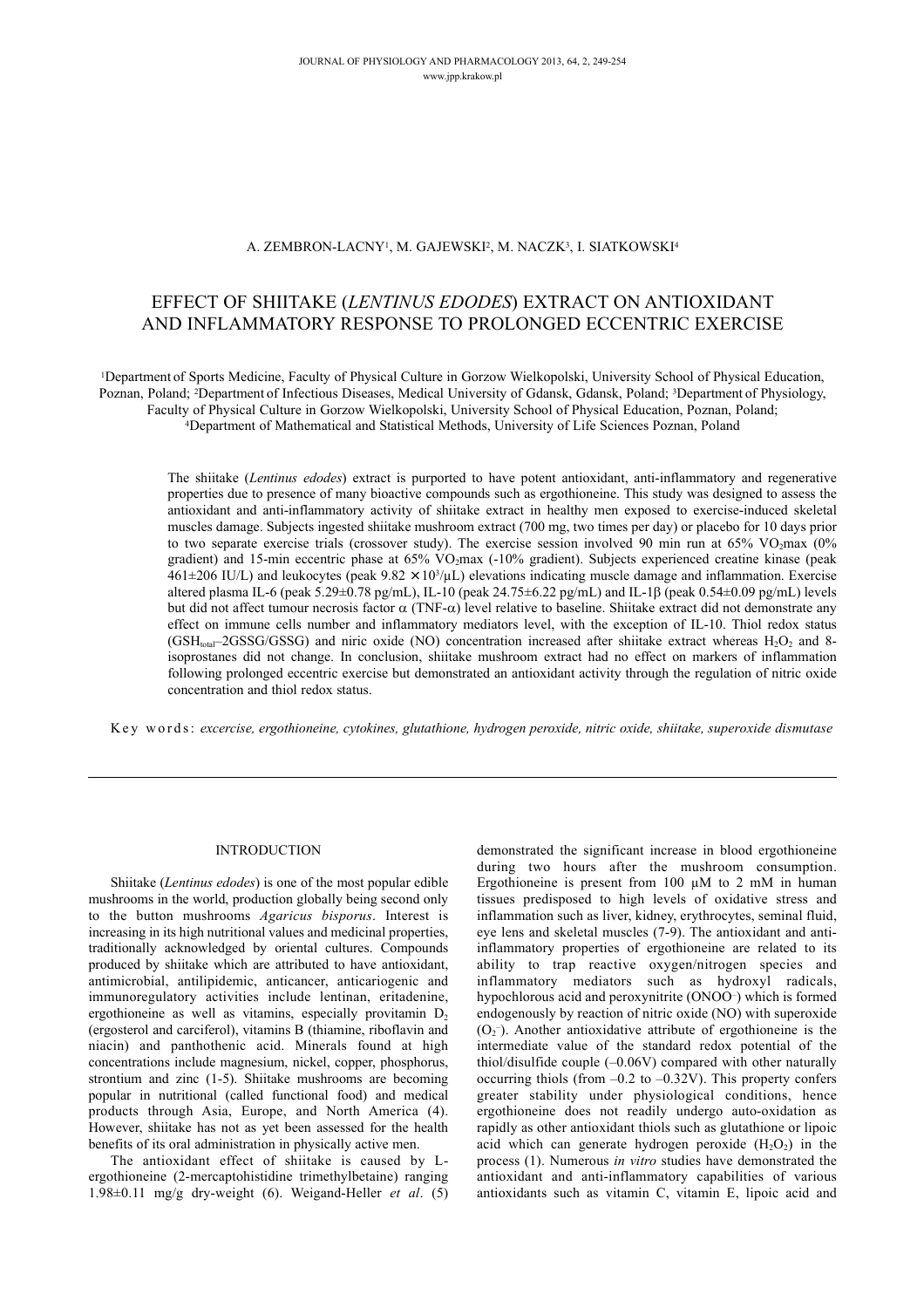flavonoids, but an antioxidant role of ergothioneine has yet to be fully verified *in vivo*.

Currently, reactive oxygen/nitrogen species  $H_2O_2$  and NO are perceived as important signalling molecules generated during muscle contraction and involved in the regeneration and adaptation of skeletal muscle to physical work (10, 11).  $H_2O_2$  and NO are produced during muscle work by the enzymes superoxide dismutase (isoforms CuZnSOD and MnSOD) and nitric oxide synthase (isoforms nNOS, eNOS and iNOS) which are localized to the muscle sarcolemma and mitochondria (12, 13). The studies in human isolated muscle and myotube culture demonstrated that  $H_2O_2$  and NO produced within contracting skeletal muscle are key regulators of pre- and posttranslational signalling events leading to cytokines expression (11, 14).

The production of cytokines is not directly induced by  $H_2O_2$ and NO but by thiol compounds, mainly glutathione. The ratio of reduced (GSH) to oxidized glutathione (GSSG) plays an essential role in regulating thiol-dependant signalling pathways. Exercise-induced changes in thiol redox status lead to conformational changes in transcriptional factors, release of inhibitory subunits, or promotion of protein complex formations which are necessary for signal transduction or transcription to proceed (15). Ergothioneine is able to regulate the cytokine synthesis by a mechanism depending on its thiol-mediated antioxidant property (16).

Shiitake extract, as a primary source of ergothioneine, could have the potential to modulate  $H_2O_2$ , NO and cytokine levels and to enhance the skeletal muscle regeneration after intense exercise. Therefore, we designed our study to evaluate the antioxidant and anti-inflammatory effect of shiitake extract in relation to thiol redox status in healthy men exposed to exerciseinduced muscle damage.

#### MATERIAL AND METHODS

Fourteen healthy males (age 21.0±0.9 years, height 1.8±0.1 m, body mass  $73.0\pm6.5$  kg, VO<sub>2</sub>max  $58.0\pm4.7$  mL/kg/min) participated in the placebo-controlled and crossover study. During the study, subjects were requested not to use nutritional supplements as well as to avoid physical effort for 48 hours before and after the exercise session. All the subjects were informed of the aim of the study and gave their written consent for participation in the project. The protocol of the study was approved by the local ethics committee in accordance with the Helsinki Declaration.

The subjects were assigned to one of two groups: shiitake or placebo group, and performed two separate exercise sessions. The wash-out period between the first and the second phase of the study was three weeks. Subjects ingested shiitake mushroom (*Lentinus edodes*) extract (700 mg, two times per day, Laboratorios Bio-Dis Espana, Sevilla, Spain) or placebo for 10 days prior to exercise. The exercise session involved 90-min run at  $65\%$  VO<sub>2</sub>max (0% gradient) and 15-min eccentric phase at 65% VO<sub>2</sub>max  $(-10%$  gradient) on a motor-driven treadmill. Blood samples were obtained from antecubital vein to single-use containers with an anticoagulant  $(EDTAK<sub>2</sub>)$  at pre-exercise and post-exercise periods (20 min, 24 and 48 hours). After collection, the samples were immediately placed at 4°C temperature. Within 10 min, they were centrifuged at 3000 g and 4°C for 10 min. Aliquots of plasma were stored at –80°C.

#### *Muscle damage*

Plasma creatine kinase (CK) activity was used as a marker of muscle damage and was evaluated by Emapol kit (Poland). CK detection limit for the applied kit was  $6 \text{ U } l^{-1}$ . The intra-assay CV for the CK kit was 1.85%.

## *Reactive oxygen/nitrogen species (RONS)*

Plasma hydroperoxide  $(H_2O_2)$  and nitric oxide (NO) concentrations were determined using Oxis Research kit (USA).  $H<sub>2</sub>O<sub>2</sub>$  and NO levels were measured immediately after plasma collection, on the day of exercise study.  $H_2O_2$  and NO detection limits were 6.25 µM and 0.5 µM respectively. The intra-assay coefficient of variation (CV) for the  $H_2O_2$  kit and for the NO kit it was <10%. Plasma 8-isoprostane level, as a marker of RONS activity, was measured with Cayman kit (USA). 8-Isoprostane detection limit for the procedure was 2.7 pg/mL, and the intraassay coefficient of variation (CV) was 6.4%.

#### *Thiol redox status*

Total  $(GSH<sub>t</sub>)$  and oxidized glutathione  $(GSSG)$  were measured with Oxis Research kit (USA). The concentrations of  $GSH<sub>t</sub>$  and  $GSSG$  were calculated using reduced glutathione as a standard and the results were expressed in µmol/L. Detection limits for the GSH and GSSG were 0.1  $\mu$ mol/L and 0.02  $\mu$ mol/L, respectively. The intra-assay CV for GSH and GSSG were 0.96% and 6.45%, respectively. Thiol redox status was calculated according to the following equation:  $(GSH<sub>t</sub> -$ 2GSSG)/GSSG. Before the measurement of glutathione, the blood samples were protected from oxidation according to the protocol of Oxis Research.

## *Pro- and anti-inflammatory cytokines*

Plasma interleukin-1 $\beta$  (IL-1 $\beta$ ), tumour necrosis factor  $\alpha$ (TNF- $\alpha$ ), interleukin-6 (IL-6) and interleukin-10 levels were determined by enzyme immunoassay methods using commercial kits (R&D Systems, USA). Detection limits for IL-1 $\beta$  TNF- $\alpha$ IL-6 and IL-10 were 0.023, 0.038, 0.039 and 0.500 pg/mL, respectively. The average intra-assay CV was about 8.0% for all cytokines.

#### *Plasma volume*

Haemoglobin (Hb) and haematocrit (Hct) levels as well as immune cells number were assessed using Sysmex K-4500 (Kobe, Japan). The post-exercise values were corrected for changes in plasma volume according to Kraemer and Brown (17). Relative changes in plasma volume were calculated according to the following equation:

 $\%$  $\Delta$ PV=100 × {([Hb]<sub>1</sub>/[Hb]<sub>2</sub>) × [100 – (Hct<sub>2</sub> × 0.874)]

$$
/[100 - (Het_{1} \times 0.874)]-1\},
$$

where  $[Hb]_1$  (g dl<sup>-1</sup>) and Hct<sub>1</sub> (%) are mean initial values,  $[Hb]_2$ and  $Hct<sub>2</sub>$  are post-exercise values. The Hct was multiplied by 0.96 and 0.91 to correct for trapped plasma and peripheral sampling respectively (18).

#### *Statistical analysis*

A two-way analysis of variance (ANOVA) with repeated measures was used to determine the effect of exercise and shiitake extract on analysed parameters [(pre- *vs*. post-exercise) × (placebo *vs*. shiitake)]. Tukey's post-hoc test was used to determine differences between group means. The relationships between variables were determined using Pearson's correlation and linear regression. All results are expressed as mean and standard deviation ( $\times \pm$ S.D.). Statistical significance was set at *P*<0.05. Statistical analysis was performed using Statistica 9.0 and the statistical package R2.10.0 (R Development Core Team 2009).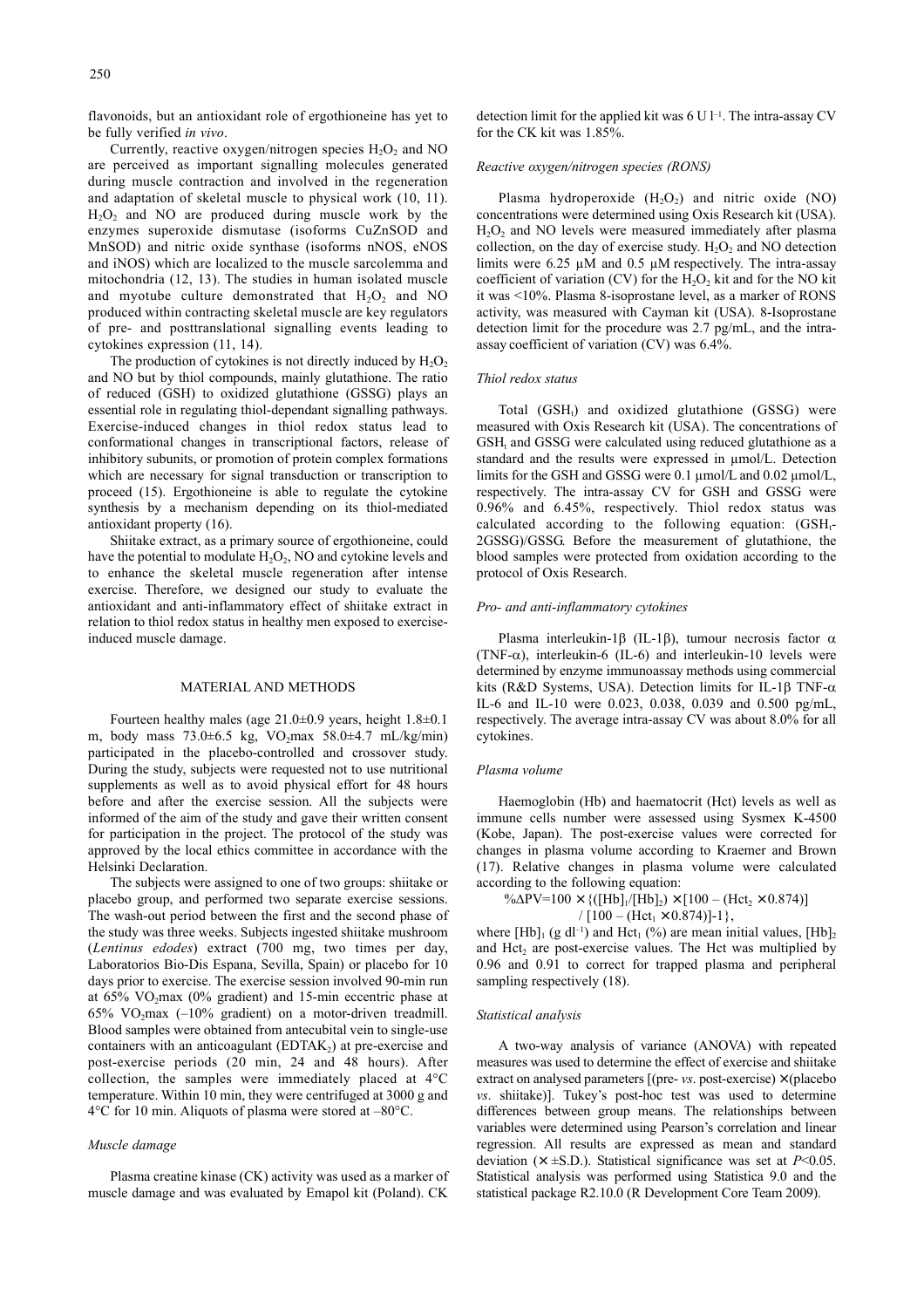## RESULTS

#### *Muscle damage and immune cells (Table 1)*

Total CK activity and immune cells number increased after exercise indicating muscle damage and inflammation. Shiitake extract increased in rest CK activity however, differences between shiitake and placebo were not detected at post-exercise period. No effect of shiitake on CK activity suggests that shiitake extract does not improve the skeletal muscle regeneration during recovery. Immune cells number did not demonstrate any differences between shiitake and placebo. The number of immune cells directly correlated with levels of  $H_2O_2$  and NO which are mediators of inflammatory reaction (*Table 2*).

#### *Reactive oxygen/nitrogen species (Table 3)*

Shiitake extract elevated  $H_2O_2$  and NO concentrations at 20 min after exercise session. However,  $H_2O_2$  did not demonstrate any differences between shiitake and placebo whereas NO was significantly higher after shiitake extract ingestion before and 20 min after exercise. Shiitake reduced 8-iso concentration at 20 min and 24 hours after exercise compared with placebo but the differences were not significant.

## *Thiol redox status (Table 3)*

Shiitake extract did not affect  $GSH<sub>t</sub>$  but it reduced  $GSSG$ concentration which tended towards to low values during recovery. The changes in GSSG affected thiol redox status at pre-exercise (*Fig*. *1*).

#### *Pro- and anti-inflammatory cytokines (Table 4).*

Two typical pro-inflammatory cytokines IL-1 $\beta$  and TNF- $\alpha$ increased at 24 h after exercise, similarly to CK activity. Shiitake extract reduced IL-1 $\beta$  and TNF- $\alpha$  at 24 h post-exercise, however, differences were not significant. IL-6 and IL-10 simultaneously increased at 20 min after exercise. IL-6 did not change after shitake extract whereas IL-10 was significantly higher in shiitake group compared with placebo. IL-6 and IL-10 highly correlated with neutrophils number (*Table 2*), and then IL-6 and IL-10 correlated with NO (r=0.520, *P*<0.01; r=0.616, *P*<0.001). This means that immune cells are an important source

| <b>Pre-exercise</b> | Shiitake vs.<br>Placebo | Post-exercise<br>$20$ min | Shiitake <i>vs</i> .<br>Placebo | Post-exercise | Shiitake <i>vs</i> .<br>Placebo | Post-exercise<br>48 h | Shii<br>DI. |
|---------------------|-------------------------|---------------------------|---------------------------------|---------------|---------------------------------|-----------------------|-------------|

*Table 1.* Effect of exercise and shiitake extract on activity of creatine kinase (CK) and number of immunological cells.

|                                                                | Pre-exercise                       | Shiitake vs.<br><b>Placebo</b> | Post-exercise<br>$20 \text{ min}$        | Shiitake vs.<br><b>Placebo</b> | Post-exercise<br>24 <sub>h</sub>   | Shiitake vs.<br><b>Placebo</b> | Post-exercise<br>48 h              | Shiitake vs.<br>Placebo |
|----------------------------------------------------------------|------------------------------------|--------------------------------|------------------------------------------|--------------------------------|------------------------------------|--------------------------------|------------------------------------|-------------------------|
| CK IU/L<br>Shiitake extract<br>Placebo                         | $229 \pm 48$<br>$135 \pm 35$       | P < 0.001                      | $303 \pm 49$<br>$230 \pm 78$             | ns                             | $527 \pm 259*$<br>$461 \pm 206*$   | ns                             | $304 \pm 107$<br>$309 \pm 112$     | ns.                     |
| Leukocytes $\times 10^3/\mu L$<br>Shiitake extract<br>Placebo  | $6.60 \pm 1.12$<br>$5.48 \pm 1.42$ | ns.                            | $11.84 \pm 3.12**$<br>$9.82 \pm 1.20**$  | ns                             | $6.83 \pm 1.53$<br>$5.63 \pm 1.30$ | ns                             | $6.49 \pm 1.09$<br>$5.60 \pm 1.21$ | ns.                     |
| Monocytes $\times 10^3/\mu L$<br>Shiitake extract<br>Placebo   | $0.52 \pm 0.13$<br>$0.51 \pm 0.20$ | ns.                            | $0.79 \pm 0.26$ **<br>$0.80 \pm 0.41$ ** | ns                             | $0.45 \pm 0.17$<br>$0.59 \pm 0.22$ | ns                             | $0.62 \pm 0.16$<br>$0.47 \pm 0.19$ | ns.                     |
| Neutrophils x $10^3/\mu L$<br>Shiitake exxtract<br>Placebo     | $4.40 \pm 0.89$<br>$3.24 \pm 0.83$ | ns.                            | $9.70 \pm 1.71***$<br>$7.24 \pm 1.24**$  | ns                             | $4.30 \pm 1.03$<br>$2.96 \pm 0.78$ | ns                             | $4.19 \pm 0.81$<br>$2.69 \pm 0.61$ | ns.                     |
| Lymphocytes $\times 10^3/\mu L$<br>Shiitake extract<br>Placebo | $2.00 \pm 0.35$<br>$1.86 \pm 0.46$ | ns.                            | $1.78 \pm 0.42$<br>$1.81 \pm 0.46$       | ns                             | $1.98 \pm 0.45$<br>$1.66 \pm 0.30$ | ns                             | $1.80 \pm 0.48$<br>$1.77 \pm 0.34$ | ns                      |

\**P<0.05*; \*\**P<0.01* and \*\*\**P<0.001* indicate significant differences pre-exercise *vs*. post-exercise.

*Table 2*. Statistical relationships (correlation coefficients) between number of immune cells and concentrations of hydrogen peroxide  $(H<sub>2</sub>O<sub>2</sub>)$ , nitric oxide (NO) and cytokines IL-6 and IL-10.

|                                      |                  | $H_2O_2$<br>mmol/ml  | NO.<br>mmol/mL       | IL-6<br>pg/mL        | $IL-10$<br>pg/mL     |
|--------------------------------------|------------------|----------------------|----------------------|----------------------|----------------------|
| Leukocytes $\times 10^3/\mu L$       | Shiitake extract | 0.580<br>P < 0.01    | 0.503<br>P < 0.01    | 0.830<br>P < 0.001   | 0.638<br>P < 0.01    |
|                                      | Placebo          | 0.349<br>P > 0.05    | 0.093<br>P > 0.05    | 0.753<br>P < 0.001   | 0.570<br>P < 0.001   |
| Monocytes $\times 10^3/\mu L$        | Shiitake extract | 0.395<br>P < 0.5     | 0.532<br>P < 0.01    | 0.600<br>P < 0.001   | 0.450<br>P < 0.001   |
|                                      | Placebo          | $-0.167$<br>P > 0.05 | $-0.121$<br>P > 0.05 | 0.313<br>P > 0.05    | 0.109<br>P > 0.05    |
| Neutrophils $\times 10^3/\mu L$      | Shiitake extract | 0.457<br>P < 0.01    | 0.484<br>P < 0.01    | 0.941<br>P < 0.001   | 0.749<br>P < 0.001   |
|                                      | Placebo          | 0.101<br>P > 0.05    | 0.055<br>P > 0.05    | 0.856<br>P < 0.001   | 0.727<br>P < 0.001   |
| Lymphocytes $\times$<br>$10^3/\mu L$ | Shiitake extract | 0.049<br>P > 0.05    | $-0.068$<br>P > 0.05 | $-0.333$<br>P > 0.05 | $-0.213$<br>P > 0.05 |
|                                      | Placebo          | 0.073<br>P > 0.05    | $-0.097$<br>P > 0.05 | $-0.100$<br>P > 0.05 | $-0.295$<br>P > 0.05 |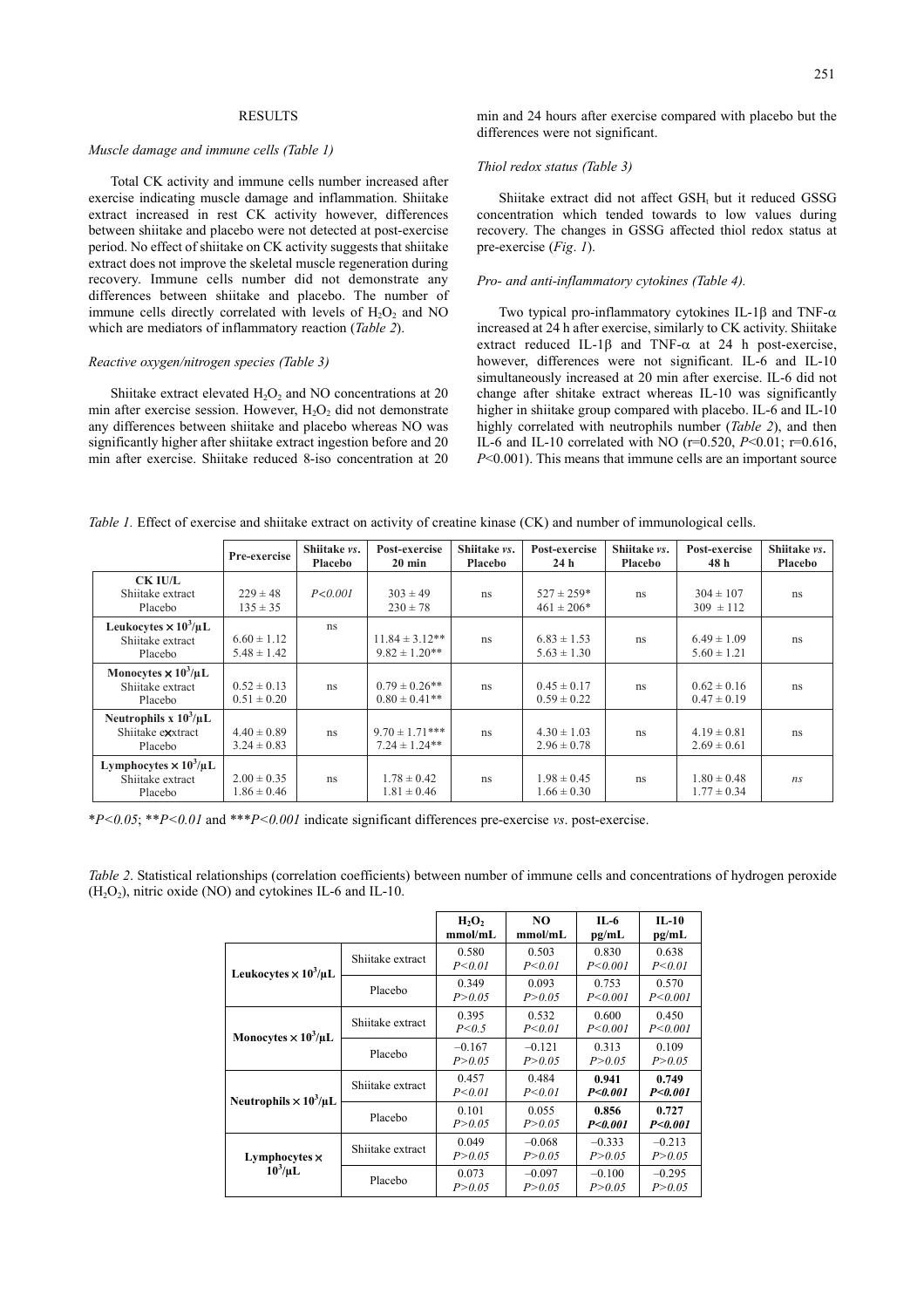|                                                     | Pre-exercise                         | Shiitake vs.<br>Placebo | Post-exercise<br>$20 \text{ min}$      | Shiitake vs.<br><b>Placebo</b> | Post-exercise<br>24 h                  | Shiitake vs.<br><b>Placebo</b> | Post-exercise<br>48 h                | Shiitake vs.<br>Placebo |
|-----------------------------------------------------|--------------------------------------|-------------------------|----------------------------------------|--------------------------------|----------------------------------------|--------------------------------|--------------------------------------|-------------------------|
| $H_2O_2$ mmol/mL<br>Shiitake extract<br>Placebo     | $3.42 \pm 0.86$<br>$4.42 \pm 0.56$   | ns                      | $6.54 \pm 1.27***$<br>$5.80 \pm 2.83$  | ns                             | $5.70 \pm 0.93$ ***<br>$4.28 \pm 1.29$ | ns                             | $5.58 \pm 0.56***$<br>$7.27 \pm 1.7$ | ns                      |
| NO mmol/mL<br>Shiitake extract<br>Placebo           | $35.56 \pm 4.24$<br>$25.55 \pm 3.81$ | P < 0.001               | $42.63 \pm 4.62^*$<br>$26.74 \pm 3.14$ | P < 0.001                      | $29.53 \pm 4.91$<br>$27.77 \pm 5.93$   | ns                             | $32.68 \pm 5.11$<br>$29.02 \pm 2.19$ | ns                      |
| $8$ -iso pg/mL<br>Shiitake extract<br>Placebo       | $24.43 \pm 7.85$<br>$26.41 \pm 3.78$ | ns                      | $27.55 \pm 6.93$<br>$34.87 \pm 5.57*$  | ns                             | $19.08 \pm 6.63$<br>$22.82 \pm 7.65$   | ns                             | $26.81 \pm 7.71$<br>$19.14 \pm 4.59$ | ns                      |
| $GSH_t$ mmol/mL<br>Shiitake extract<br>Placebo      | $1196 \pm 113$<br>$1327 \pm 239$     | ns                      | $1198 \pm 101$<br>$1134 \pm 279$       | ns                             | $1390 \pm 103*$<br>$1167 \pm 310$      | ns                             | $1413 \pm 184$<br>$1318 \pm 116$     | ns                      |
| <b>GSSG mmol /mL</b><br>Shiitake extract<br>Placebo | $4.80 \pm 1.04$<br>$10.87 \pm 3.16$  | P < 0.01                | $6.56 \pm 1.49*$<br>$9.35 \pm 4.40$    | ns                             | $5.44 \pm 0.61$<br>$8.30 \pm 4.70$     | ns                             | $5.42 \pm 1.00$<br>$7.80 \pm 4.66$   | ns                      |

*Table 3*. Effect of exercise and shiitake extract on concentrations of hydrogen peroxide (H<sub>2</sub>O<sub>2</sub>), nitric oxide (NO), 8-isoprostane (8iso), total glutathione  $(GSH<sub>t</sub>)$  and oxidised glutathione  $(GSSG)$ .

\**P<0.05*; \*\**P<0.01* and \*\*\**P<0.001* indicate significant differences pre-exercise *vs*. post-exercise.

| Table 4. Effect of exercise and shiitake extract on concentrations of interleukins IL-6, IL-10, IL-18 and TNF- $\alpha$ . |  |  |  |  |
|---------------------------------------------------------------------------------------------------------------------------|--|--|--|--|
|                                                                                                                           |  |  |  |  |

|                                                    | Pre-exercise                         | Shiitake vs.<br>Placebo | Post-exercise<br>$20 \text{ min}$         | Shiitake vs.<br>Placebo | Post-exercise<br>24 <sub>h</sub>      | Shiitake vs.<br>Placebo | Post-exercise<br>48 h                | Shiitake vs.<br><b>Placebo</b> |
|----------------------------------------------------|--------------------------------------|-------------------------|-------------------------------------------|-------------------------|---------------------------------------|-------------------------|--------------------------------------|--------------------------------|
| IL-1 $\beta$ pg/mL<br>Shiitake extract<br>Placebo  | $0.41 \pm 0.17$<br>$0.34 \pm 0.06$   | ns                      | $0.43 \pm 0.12$<br>$0.30 \pm 0.06$        | ns                      | $0.43 \pm 0.14$<br>$0.54 \pm 0.09***$ | ns                      | $0.35 \pm 0.14$<br>$0.40 \pm 0.09$   | ns                             |
| TNF- $\alpha$ pg/mL<br>Shiitake extract<br>Placebo | $2.11 \pm 0.26$<br>$2.39 \pm 0.52$   | ns                      | $2.36 \pm 0.42$<br>$2.27 \pm 0.30$        | ns                      | $2.11 \pm 0.27$<br>$2.85 \pm 0.27$    | ns                      | $1.80 \pm 0.23$<br>$2.01 \pm 0.58$   | ns                             |
| IL-6 $pg/mL$<br>Shiitake extract<br>Placebo        | $1.32 \pm 0.30$<br>$0.92 \pm 0.20$   | ns                      | $5.01 \pm 0.92$ ***<br>$5.29 \pm 0.78***$ | ns                      | $1.54 \pm 0.59$<br>$1.60 \pm 0.98$    | ns                      | $1.66 \pm 0.55$<br>$1.13 \pm 0.37$   | ns                             |
| IL-10 $pg/mL$<br>Shiitake extract<br>Placebo       | $18.87 \pm 2.40$<br>$13.46 \pm 1.48$ | P < 0.001               | $32.65 \pm 4.44***$<br>$24.75 \pm 6.22**$ | P < 0.05                | $17.99 \pm 2.57$<br>$17.63 \pm 1.89$  | ns                      | $18.48 \pm 1.77$<br>$17.61 \pm 1.26$ | ns                             |

\**P<0.05*; \*\**P<0.01* and \*\*\**P<0.001* indicate significant differences pre-exercise *vs*. post-exercise.



*Fig. 1*. Changes in blood thiol redox status (GSH<sub>t</sub>-2GSSG/GSSG); \*\* *P*<0.01 indicates significant differences pre-exercise *vs*. postexercise; *P*<0.001 indicates significant differences shiitake extract *vs.* placebo.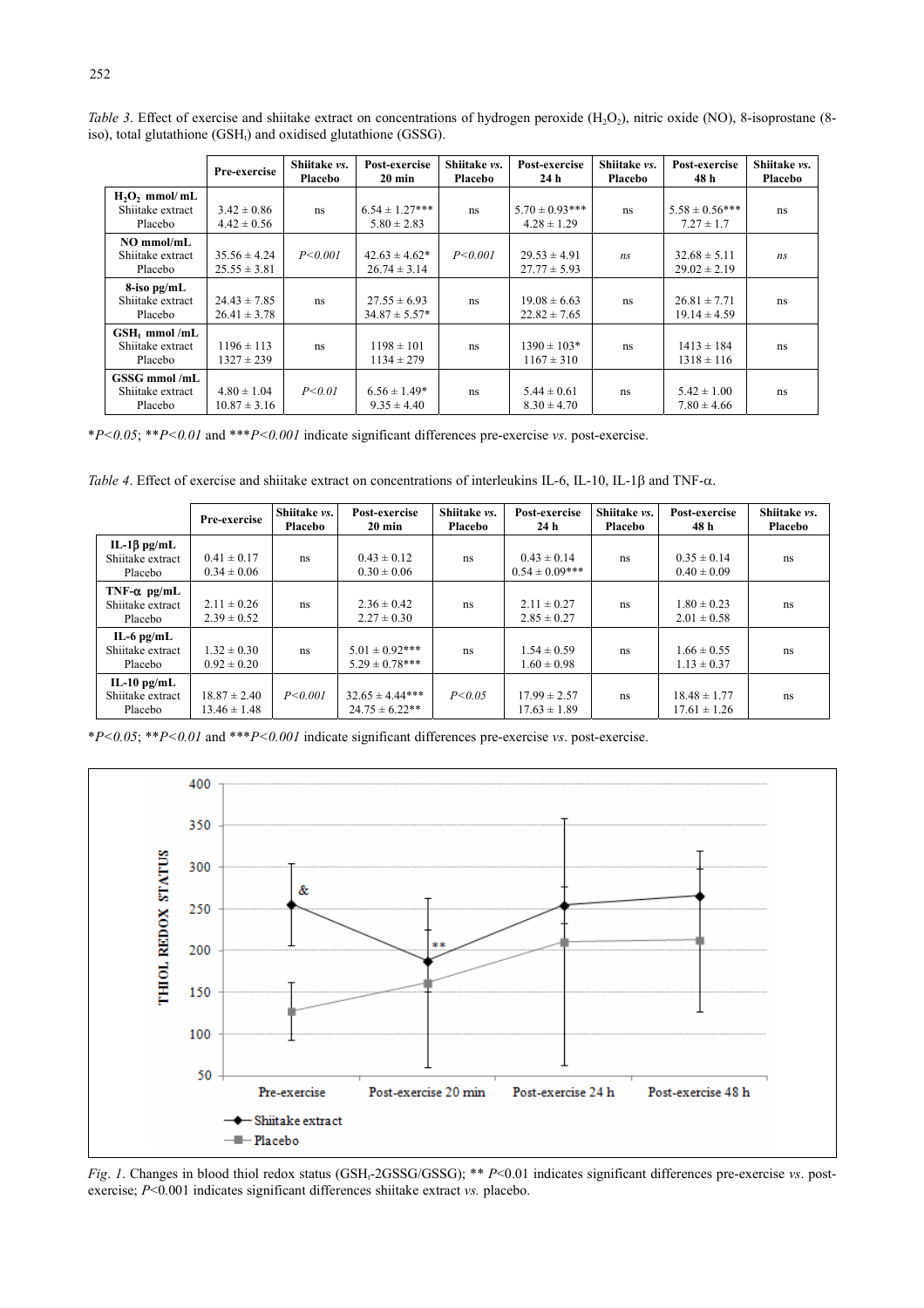of IL-6 and IL-10 released in response to NO generation during prolonged eccentric exercise.

## DISCUSSION

Our study showed that running exercise finished with an eccentric phase caused a considerable damage in skeletal muscle expressed with the high activity of CK and the shift in immune cells, mainly monocytes and neutrophils, which participate in regenerative process and are a source of inflammatory mediators such as  $H_2O_2$ , NO, IL-1 $\beta$ , TNF- $\alpha$ , IL-6 and IL-10 within muscle. Shiitake extract did not demonstrate any effect on CK activity and immune cells number at post-exercise period. This indicates that shiitake mushrooms are not useful to enhance the skeletal muscles regeneration after intense exercise.

Moreover, shiitake extract affected  $H_2O_2$  concentration neither before nor after the exercise. According to Hartmann (19), ergothioneine has relatively poor direct reactivity with  $H<sub>2</sub>O<sub>2</sub>$ . However, there have been some reports of ergothioneine and shiitake protective effects in erythrocytes and peripheral blood mononuclear cells (20-22). By contrast, shiitake significantly elevated nitric oxide concentration at pre- and postexercise period. Misiti *et al*. (23) observed that NO generation is related to ergothioneine-induced decomposition of Snitrosothiols to NO and thiols. The formation and decomposition of S-nitrosothiols represent mechanism for the storage and transport of NO *in vivo* (24). Lee *et al*. (25) demonstrated that water-soluble fractions obtained from shiitake mushrooms stimulate the functional activation of macrophages including NO production, cytokine expression and phagocytosis. In shiitake group, we observed that the parallel increase in NO, IL-6 and IL-10 expressed the positive correlations. The NO production is an important signalling event in regulation of the expression of cytokines in immune cells and/or contracting skeletal muscles  $(14)$ 

The high antioxidative properties of shiitake mushrooms were recently confirmed by Reis *et al*. (26) through the measurement of reducing power, free radical scavenging activity and lipid peroxidation inhibition. Our study did not show significant antioxidative activity of shiitake extract in relation to lipid peroxidation. Yet, shiitake prevented a post-exercise increase in 8-isoprostanes' concentration.

Shiitake extract revealed its antioxidative activity through two-fold reduction of GSSG level and increase of thiol redox status which constitutes the cell's reducing power. Kappusamy *et al*. (21) and Kawano *et al*. (27) suggested that one of the possible mechanisms *via* which shiitake extract induces the changes in glutathione is the interaction between ergothioneine and glutathione-related enzymes such as glutathione peroxidase and glutathione reductase.

Thiol redox status has been favourably linked to two redox sensitive transcription factors, nuclear factor- $\kappa$ B (NF- $\kappa$ B) and hypoxia-inducible factor- $1\alpha$  (HIF- $1\alpha$ ). Expression of these transcription factors may be induced by extremely high or low levels of reduced and oxidized glutathione, resulting in increased cytokine expression (28, 29). Our previous study revealed the strong relation of thiol redox with IL-6, IL-10 and TNF- $\alpha$  (30). Thiol redox microenvironment plays a major role in production of cytokines which participate in reconstruction and remodelling of injured muscles (28, 31, 32).

Shiitake-induced changes in thiol redox increased the IL-10 level but did not induce significant changes in IL-1 $\beta$ , TNF- $\alpha$  and IL-6. Yu *et al*. (33) observed that mushroom extracts alone have no effect on cytokine production but co-stimulation with either lipopolysacharide or ovalbumin induce TNF- $\alpha$ , IFN- $\gamma$ , and IL- $1\beta$ . In our study, the shiitake inability to modulate the

inflammatory response could be caused by the low amount of ergothioneine in extract. Menghini *et al*. (34) demonstrated an increase of IL-1 $\beta$  and decrease of TNF- $\alpha$  expression only when macrophages were treated with sub-toxic doses of the shiitake extract. According to Markova *et al*. (35) maximal effects require prolonged exposure because of the slow rate of ergothioneine accumulation.

It is difficult to determine how much shiitake extract should be taken by physically active men to induce beneficial effects One gram of dried powder of shiitake contains 1.98±0.11 mg of ergothioneine (6). An average adult consumes approx. 7 mg of ergothioneine per day in the diet. A rat absorption study demonstrated that 90% of the ergothioneine provided in the diet is absorbed (36). If the human absorption capacity is similar to that found in the rat, then the majority of ingested ergothioneine is retained. According Mayumi *et al*. (36), the supplementation on the order of 5–10 mg would be suitable for an average human adult. Recently, Benson *et al*. (37) showed the anti-inflammatory effects of ergothioneine already at a dose of 0.5 mg daily in patients with articular pains. Ergothioneine supplementation significantly reduced the pain and improved the range of motion in specific joints already at 1 week. Residual effects were seen 6 weeks after stopping consumption of the ergothioneine supplement. According Spierings *et al*. (38), most of the patients with liver disease or cancer use 3 g dose of shiitake extract (approx. 6 mg of ergothioneine), and 9 g dose (approx. 12 mg of ergothioneine) does not cause the adverse effects and is well tolerated by 85% of healthy subjects.

Our study is the first concerning the combination of shiitake ingestion with physical exercise in humans. The results show that shiitake extract at a dose of 1400 mg daily for 10 days does not affect the inflammatory response but demonstrates the antioxidant action through the regulation of nitric oxide concentration and thiol redox status. However, potential recommendation of dried shiitake mushrooms and introduction to the athletes' diet as a source of ergothioneine requires further studies.

*Acknowledgements:* This study was supported by a grant NN404 155534 from the Ministry of Science and Higher Education, Poland.

Conflict of interests: None declared.

## **REFERENCES**

- 1. Cheah IK, Halliwell B. Ergothioneine; antioxidant potential, physiological function and role in disease. *Biochim Biophys Acta* 2012; 1822: 784-793.
- 2. Lindequist U, Niedermeyer TH, Julich WD. The pharmacological potential of mushrooms. *Evid Based Complement Alternat Med* 2005; 2: 285-299.
- 3. Lingstrom P, Zaura E, Hassan H, *et al*. The anticaries effect of a food extract (shiitake) in a short-term clinical study. *J Biomed Biotechnol* 2012: 2012: 217164. doi: 10.1155/2012/217164.
- 4. Wasser SP. Shiitake (Lentinus edodes). In: Encyklopedia of Dietary Supplements. PM Coates, M Blackman, GM Cragg (eds). New York, Marcel Dekker Inc., 2005; pp. 653-664.
- 5. Weigand-Heller AJ, Kris-Etherton PM, Beelman RB. The bioavailability of ergothioneine from mushrooms (Agaricus bisporus) and the acute effects on antioxidant capacity and biomarkers of inflammation. *Prev Med* 2012; 54: S75-S78.
- 6. Dubost NY, Boxin Ou, Beelman RB. Quantification of polyphenols and ergothioneine in cultivated mushrooms and correlation to total antioxidant capacity. *Food Chem* 2007; 105: 727-735.